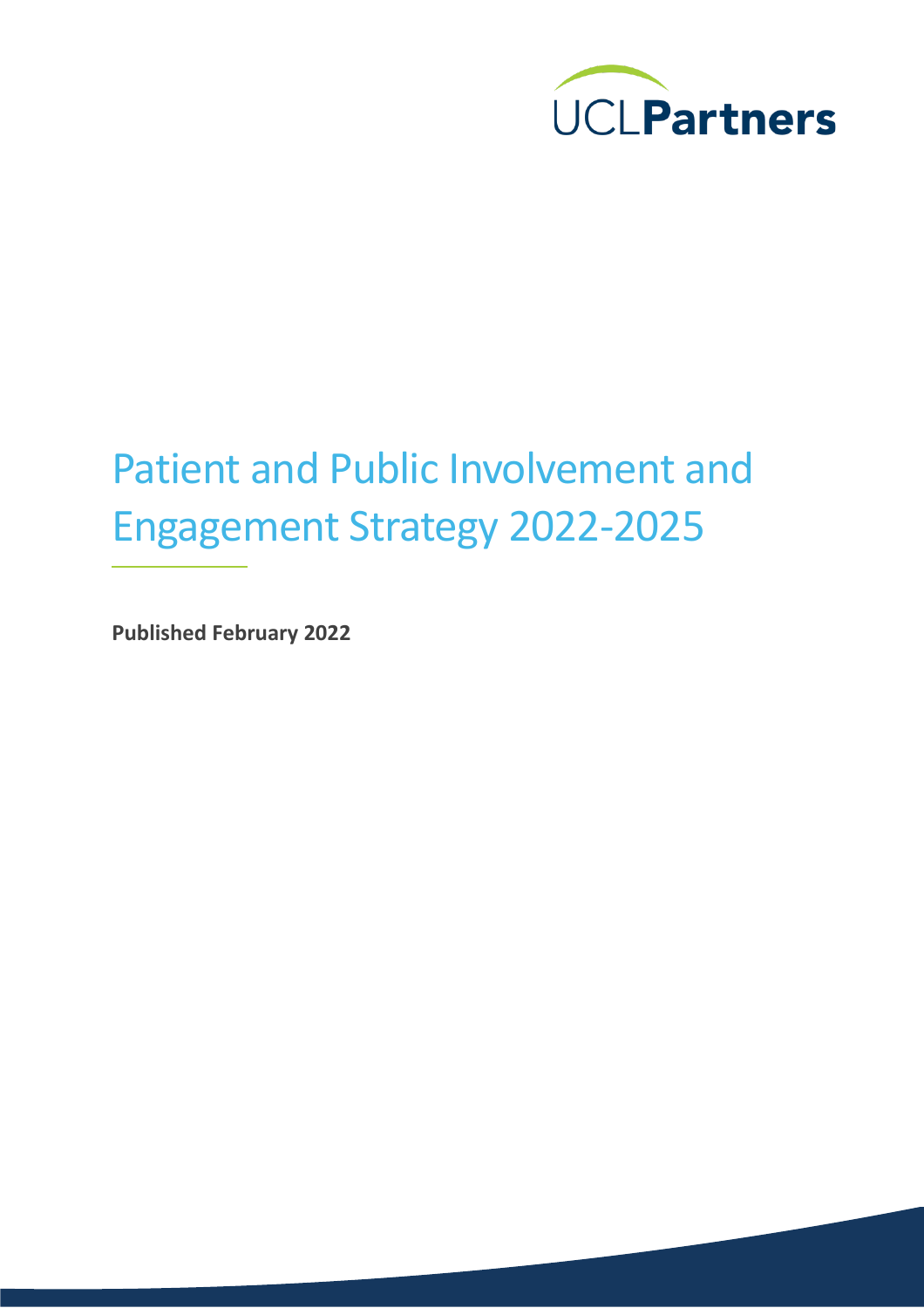

#### **Table of contents**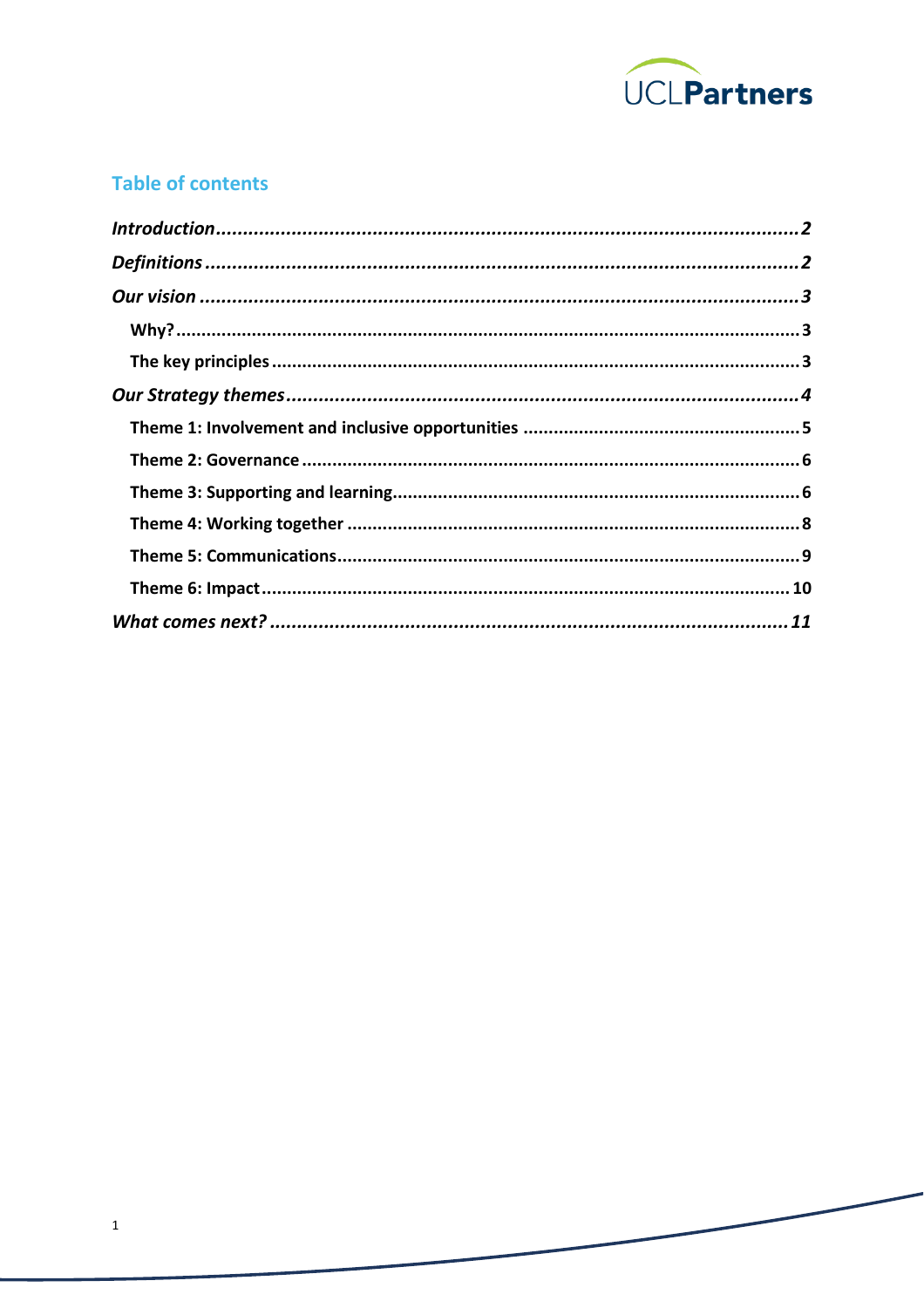

## <span id="page-2-0"></span>Introduction

Health and care research and innovation must be designed in partnership with the people who will ultimately benefit from developments in health and care: patients, carers and the public. Evidence demonstrates that patient and public involvement and engagement (PPIE) is critical to designing research questions that matter to patients and the public and ensuring the successful spread of innovation. PPIE also positively influences the methods and outcomes of innovation and research. As well as all these benefits, UCLPartners believes that it is the right thing to do.

PPIE is already being embedded across areas of health and social care in England. The NHS Long Term Plan calls for people to be empowered in their health and social care. NHS England and Improvement has stated its commitment to involving patients and the public in NHS services. The National Institute for Health Research (NIHR) has for a long time advocated for PPIE in research, and many health research funders have followed suit (e.g. Wellcome Trust, Cancer Research UK).

This strategy presents our approach to PPIE at UCLPartners, setting out how we will ensure that our activities are robustly informed by a diverse range of patient, carer and public insights, and be responsive to their needs.

The strategy has been informed by a development session held with patient partners in June 2021, and from feedback from our patient partners, UCLPartners staff, the UCLPartners Academic Health Science Centre (AHSC) Executive group, and the UCLPartners PPIE Committee (which brings together colleagues across the six research and innovation functions within UCLPartners).

## <span id="page-2-1"></span>**Definitions**

Throughout this document, we use the following definitions for our work:

**Patient involvement** can be described as recognising patients as "protagonists of their care journey" honouring their lived experiences of both physical and mental health conditions, and proactively creating and developing opportunities for patients to have a say in how their health care is designed and delivered. This also applies to research and innovation: where patients ought to be given opportunities to contribute to health research and innovation as *experts by experience.* Patients should have opportunities at every stage of the research cycle from identifying research questions to implementing research findings.

**Public involvement** acknowledges the need to give carers, families, and wider public groups a platform for influencing change in physical and mental healthcare services delivery and research.

**Patient and public engagement** refers more broadly to the concept of, and active working toward, keeping up an ongoing dialogue with patients and the public about the work of UCLPartners, as equal stakeholders in our processes and outcomes.

Throughout this strategy, we use the word '**patients'** as a shorthand to describe individuals who have accessed health and social care services, and '**public**' constitutes wider public groups, carers, families, residents, citizens and communities.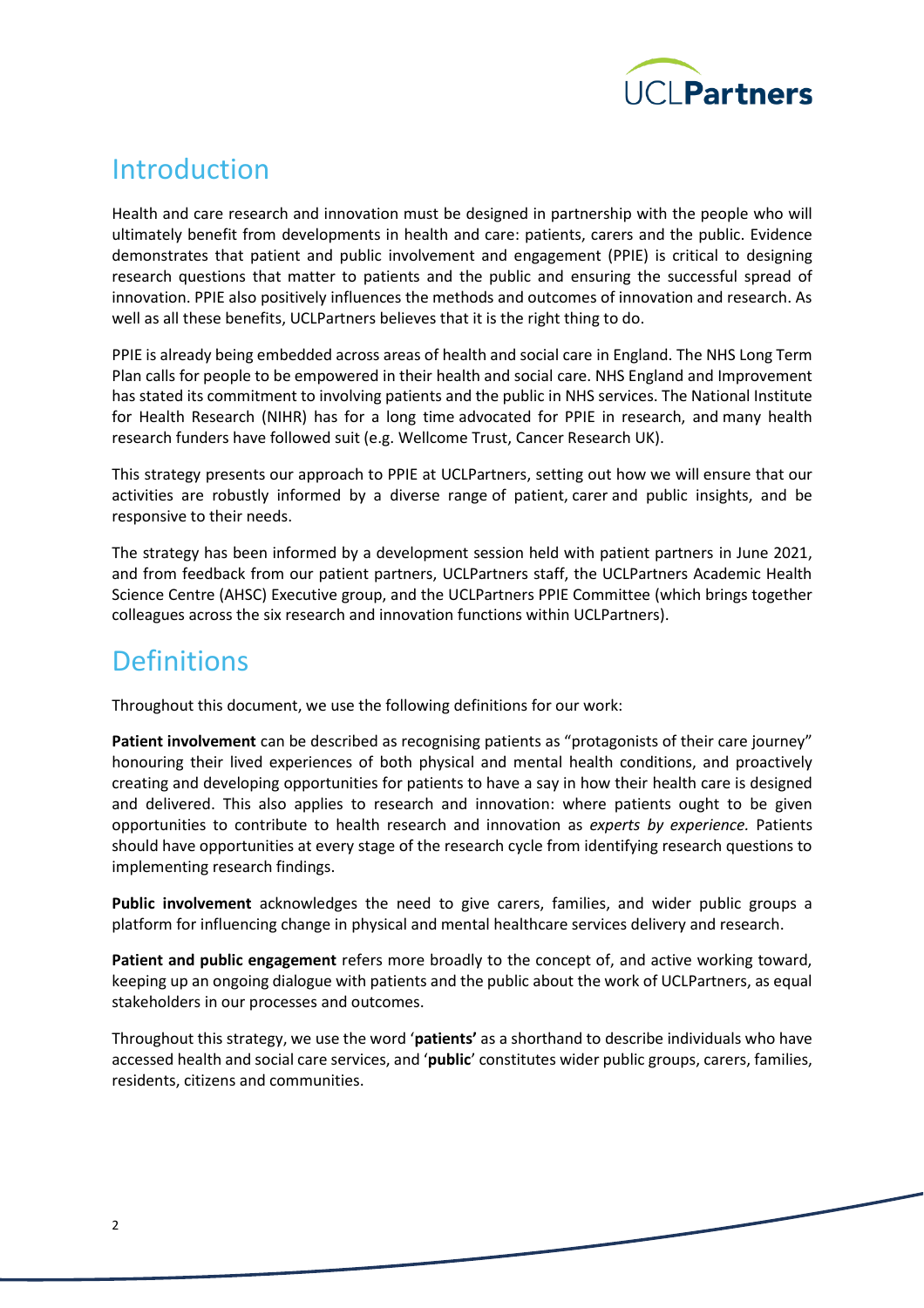

# <span id="page-3-0"></span>Our vision

At UCLPartners, our vision is that all physical and mental health and care research and innovation across our partnership is informed and enriched by involvement and engagement that is proactive, responsive, and designed and delivered with our diverse population.

#### <span id="page-3-1"></span>**Why?**

There are several benefits from PPIE for our staff, our work, and patients, carers and general public. These include:

**Valuing expertise** – There is a vast wealth of knowledge and experience held by 'experts by experience' or people with lived experience that, without PPIE, would be inaccessible to traditional researchers, innovators, educators and those developing health and care services.

**Equity** – Research and innovation in health and care shouldn't be developed without the participation of patients, following the concept of "nothing about us without us". We see PPIE as the right thing to do, whilst ensuring the work we do has a societal impact. Ethical scrutiny is also key when spending public money.

**Pragmatism** – Involving patients and public in research and innovation leads to less wastage in research and better uptake of innovations in health and care and improved value for money

**Necessity** – PPIE is often a requirement for receiving funding, ethics approval, etc.

Ultimately, we believe PPIE improves services and outcomes for people using health and social care services, which drives us to continually improve our PPIE.

#### **The key principles**

The following principles will guide our work with patients and the public. We will:

- <span id="page-3-2"></span>• **Work collaboratively** with and **actively engage** patients, carers, families and communities in our region and ensure that **their insights** inform our work
- Recruit patient and public partners **transparently**, and **remunerate** patients appropriately in line with national best practice guidance
- **Support** patients and the public to engage with our work, including offering training to empower PPIE members in discussions, decision-making, governance, co-design and coproduction
- **Collaborate** across the different research and innovation functions within UCLPartners and with a range partners across our geography and nationally, and **share** best practice widely
- **Embed PPIE** as a core part of our project development and delivery, and support UCLPartners staff to actively design and deliver meaningful PPIE
- Ensure we are **accountable** for responding to patient insights and input, and continuously **document**, **monitor** and **evaluate** our PPIE work
- Ensure that our PPIE work represents the **diversity** of our population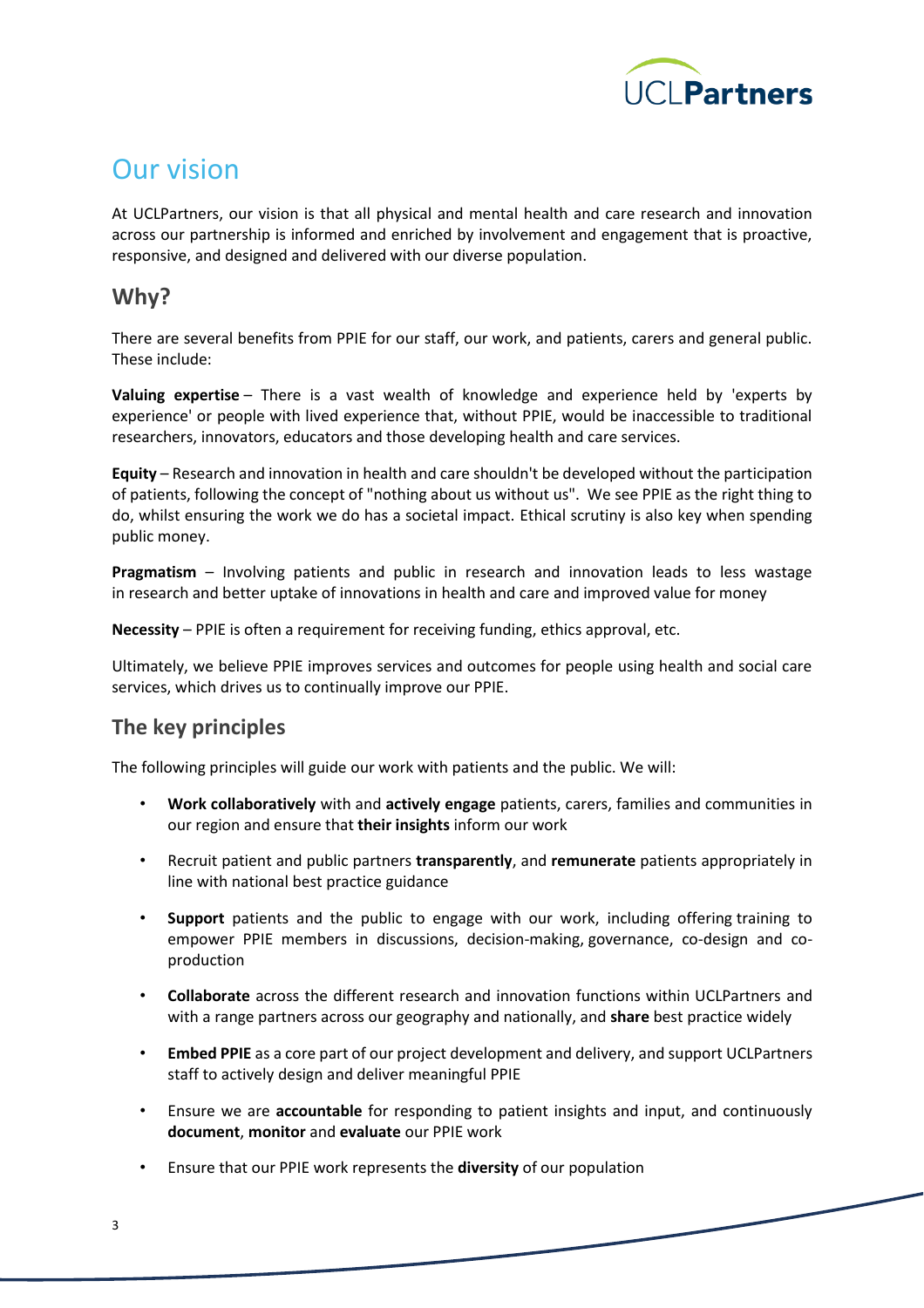

# <span id="page-4-0"></span>Our strategy themes

The objectives and activities within our strategy are centred around the six themes in the UK Standards [for Public Involvement.](https://sites.google.com/nihr.ac.uk/pi-standards/home) These standards were developed over three years through a joint four-nation partnership between the NIHR, the Chief Scientist Office (Scotland), Health and Care Research Wales and the Public Health Agency (Northern Ireland). The Standards are a comprehensive framework of what good public involvement looks like and are designed to support self-reflection and learning.

Over the next three years, we will advance our work in patient and public involvement and engagement at UCLPartners, using these themes to guide our work:



**Inclusive opportunities:** We will ensure our patient, carer and public partners represent the broad diversity of the communities we serve and that we are inclusive in how we involve patients



**Governance:** We will establish governance processes in UCLPartners to ensure patient, carer and public partners are effectively involved in decision-making and ensure these insights inform our strategy and operations



**Supporting and learning:** We will provide support and training for our patient, carer and public partners; and support our staff and partner organisations to involve patients, carers and the public in their work



**Working together:** We will collaborate to create more opportunities for patient, carer and public partners to influence and inform research, innovation, higher education and health care delivery from prioritisation through to delivery phases. We will collaborate locally and nationally with PPIE teams to address pressing health challenges such as health inequalities



**Communications:** We will ensure clarity and transparency of our communications with patients, and increase the visibility of our patient and public involvement and engagement work, giving patient views and voices prominence in our internal and external communications



**Impact:** We will capture and disseminate the results and impact of our patient engagement and embed learning for constant improvement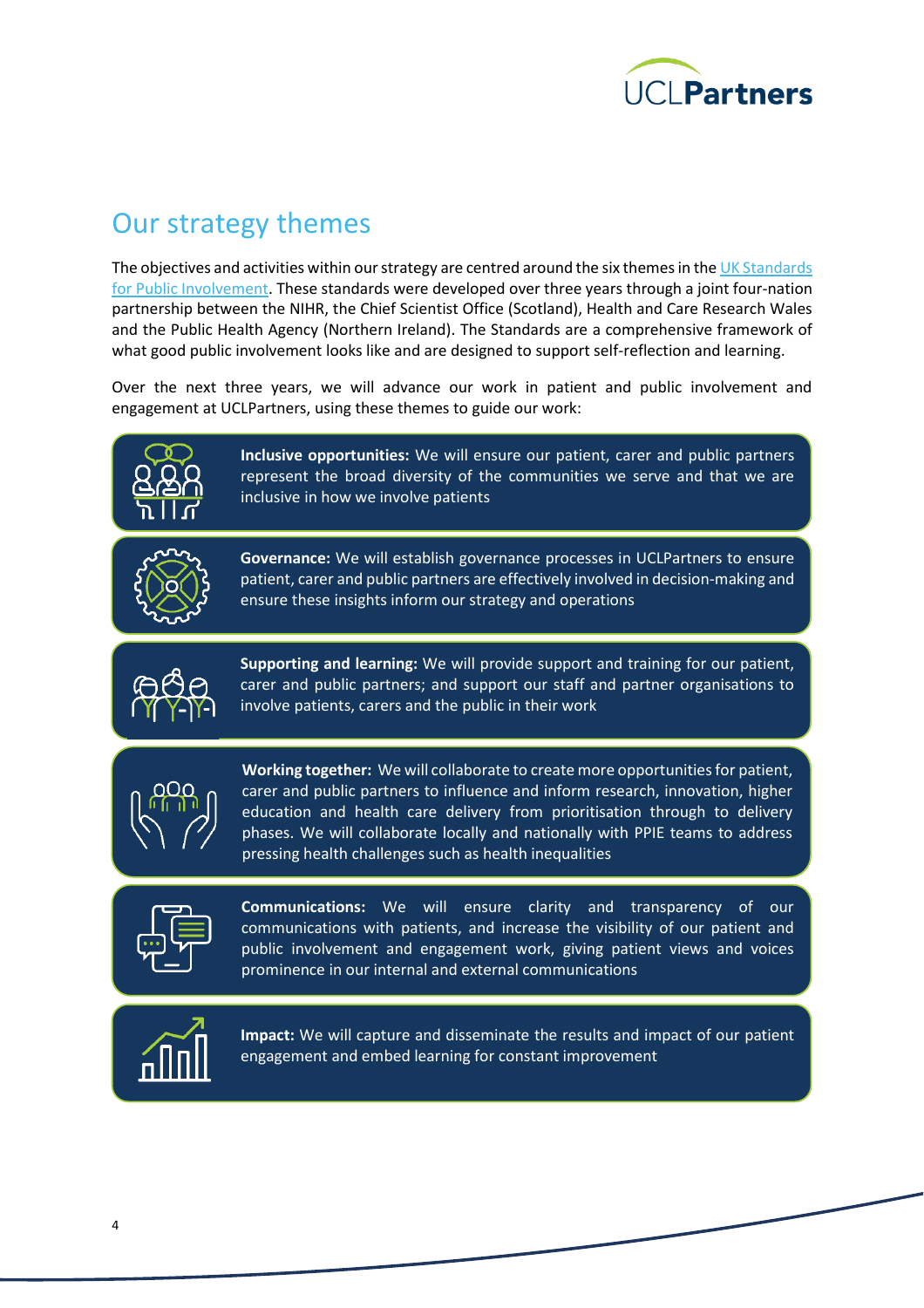

#### <span id="page-5-0"></span>**Theme 1: Inclusive opportunities**

We will ensure our patient, carer and public partners represent the broad diversity of the communities we serve and that we are inclusive in how we involve patients.

We will achieve this by:

- Identifying areas of under representation in our current PPIE work through mapping techniques, including identifying community groups that we currently engage with, and actively working to build new relationships to help us draw upon diverse experiences of health and care.
- Championing equality, diversity, inclusion and respect in our work through ensuring our PPIE is flexible and accessible, removing existing barriers to participation and using a range of inclusive methods and technologies to increase public engagement in our research and remunerating contributors.
- Strategically increasing our community engagement by working together with partner organisations, integrated care systems (ICSs), charities and community groups to reach out to under-represented people to invite them to be involved in our work. This will require us to proactively go to where people are, rather than expecting them to come to us, to ensure our work is relevant to the different communities in our region.
- Drawing upon our existing networks, and building new ones, and considering our renewed community engagement work, we will ensure we increase the representation of individuals from the protected characteristics in our PPIE work

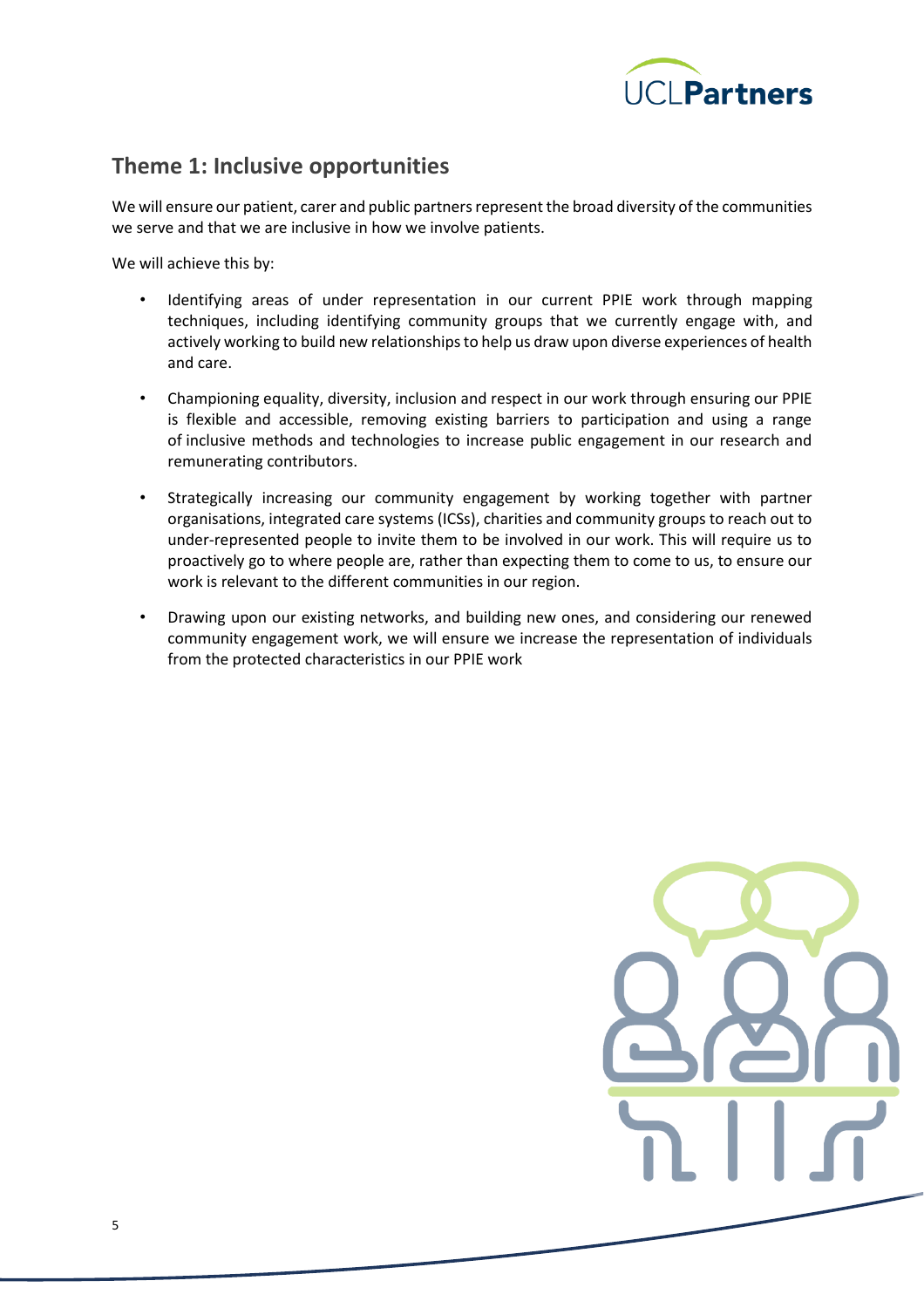

#### <span id="page-6-0"></span>**Theme 2: Governance**

We will establish governance processes in UCLPartners to ensure patient, carer and public partners are effectively involved in decision-making and ensure these insights inform our strategy and operations.

- Formalising input and decision-making from patients by developing a UCLPartners 'PPIE panel' that will advise on projects, our organisational strategy and our plans and approach to PPIE.
- Ensuring patient partners take an active role in our governance following the UCLPartners strategy and governance review in 2022.
- Including patients/carers on recruitment interview panels for senior roles and patient-facing roles at UCLPartners
- <span id="page-6-1"></span>• Setting expectations through UCLPartners business planning that PPIE will be a core part of project design and delivery, across all teams

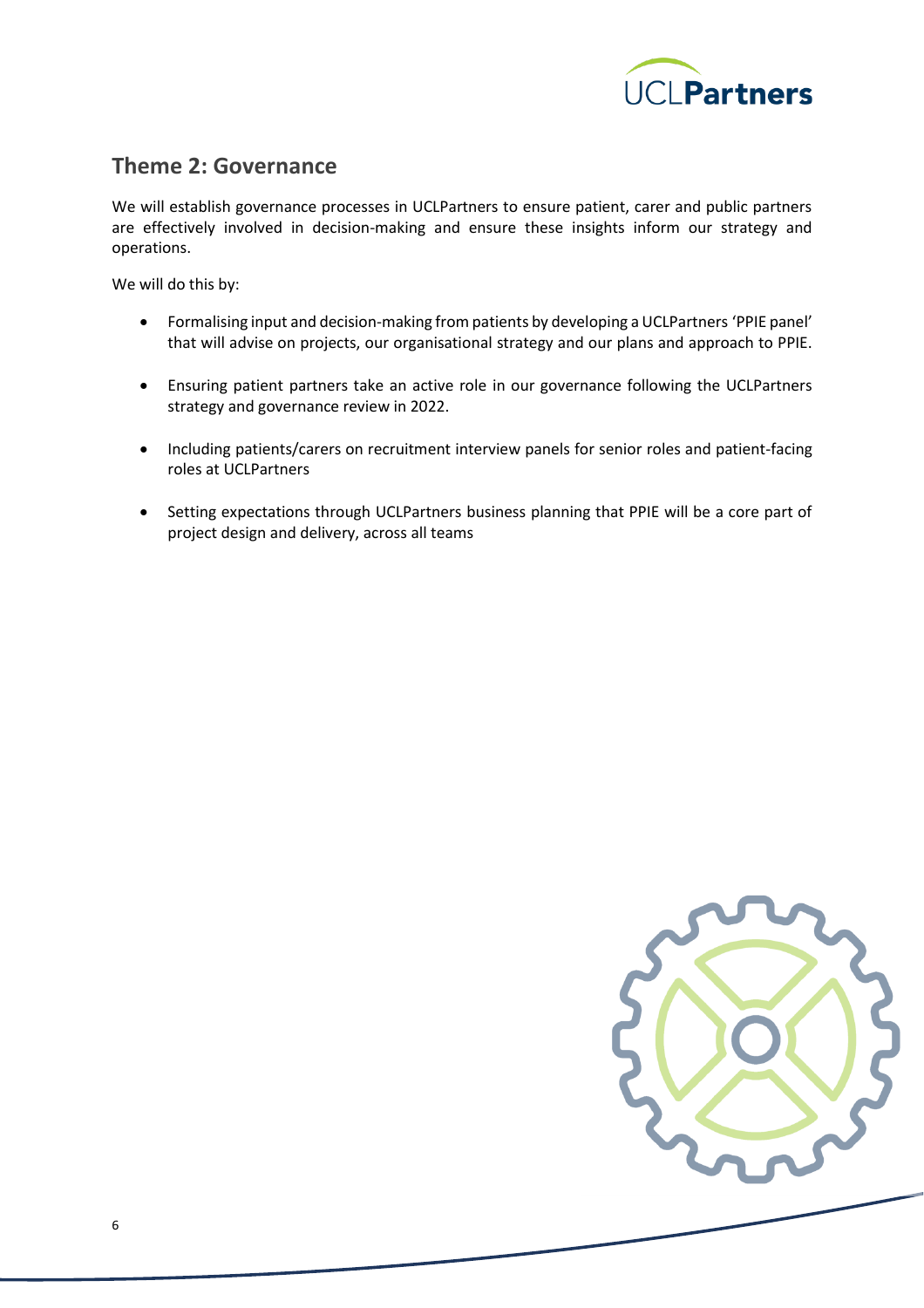

#### **Theme 3: Supporting and learning**

We will provide support and training for our patient, carer and public partners; we will support our staff and partner organisations to involve patients, carers and the public in their work.

We will do this by:

- Working across the different research and innovation functions within UCLPartners through our PPIE Committee\* to provide a new introduction to PPIE for patients looking to join PPIE work
- Supporting UCLPartners staff and partners to include PPIE as a standard process in the set up and delivery phases of all new and ongoing projects, including through induction, one-to-one support and resources provided in our staff intranet
- Supporting UCLPartners staff to develop their knowledge and skills in PPIE through formal and informal learning opportunities, including through training programmes and learning networks
- Training patients, carers and members of the public in evaluation methods, and integrating them with the new Evaluation function at UCLPartners
- Developing a PPIE support model for clinical and commercial innovators, to support them to meaningfully involve patients and the public

*\*Membership of the PPIE Committee consists of members of staff working in patient experience roles in our partner hospitals, public engagement roles in our universities, and patient and public involvement and engagement specialists in our research partners, plus two patients*

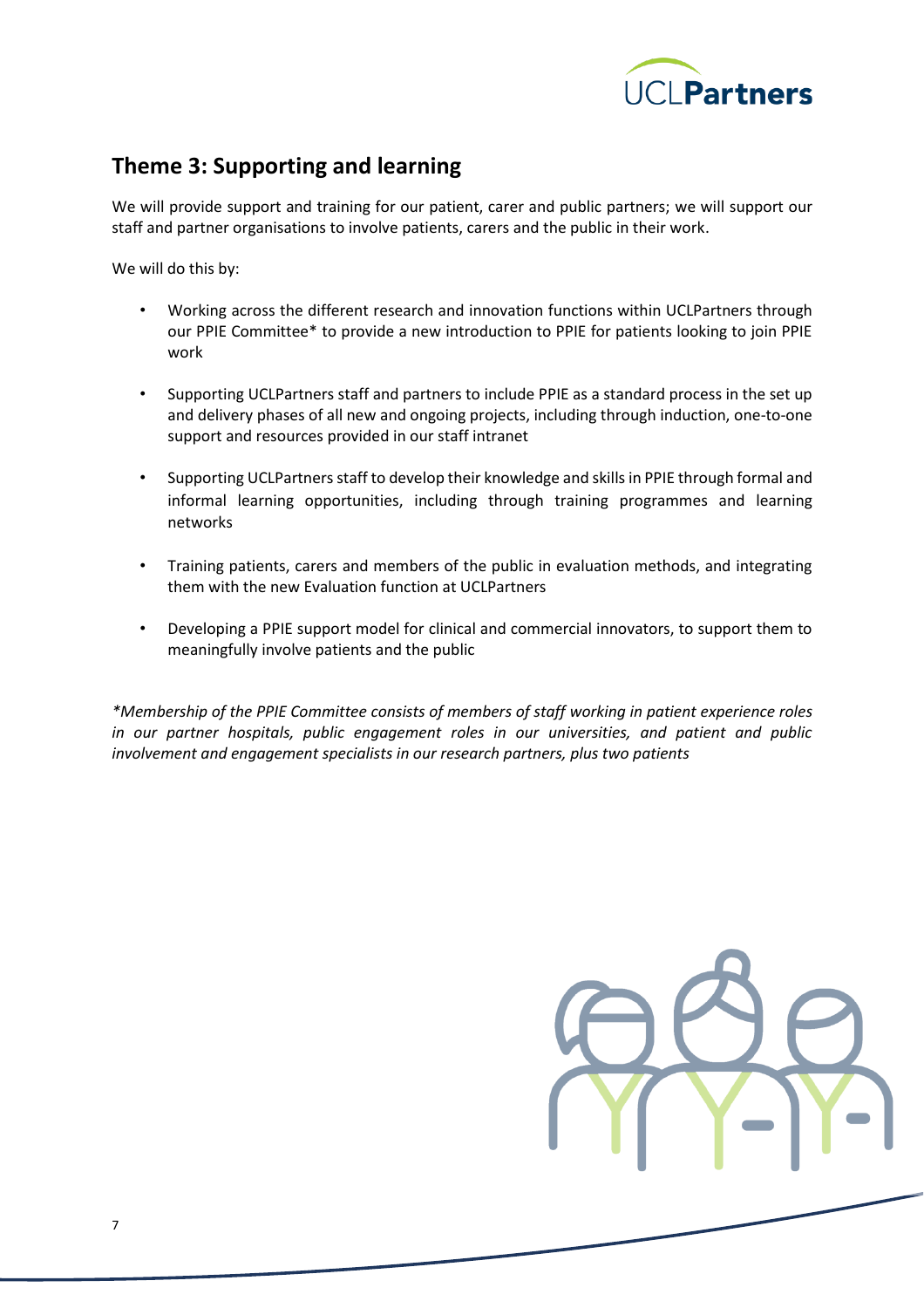

#### <span id="page-8-0"></span>**Theme 4: Working together**

We will collaborate to create more opportunities for patient, carer and public partners to influence and inform research, innovation, higher education and health care delivery from prioritisation through to delivery. We will collaborate locally and nationally with PPIE teams to address pressing health challenges such as health inequalities.

- Working with our PPIE Committee to design and deliver collaborative projects to enhance our PPIE capacity and practice (e.g. support for people new to PPIE, and joint work to increase diversity of our patient, carer and public members group)
- Sharing training opportunities for patients to be involved widely across our partnership
- Playing a proactive part in national PPIE networks and discussions, such as the national Academic Health Science Network (AHSN) PPIE group, NHS England and Improvement staff network, and NIHR networks, and the ongoing discussions to address health inequalities
- Working with charities, integrated care systems (ICSs) and others to reach out to specific groups of patients and carers, rather than creating our own stand-alone networks
- Ensuring that patients who are involved in our work routinely receive feedback on their input and the impact of their contributions, building an open dialogue of feedback and transparency

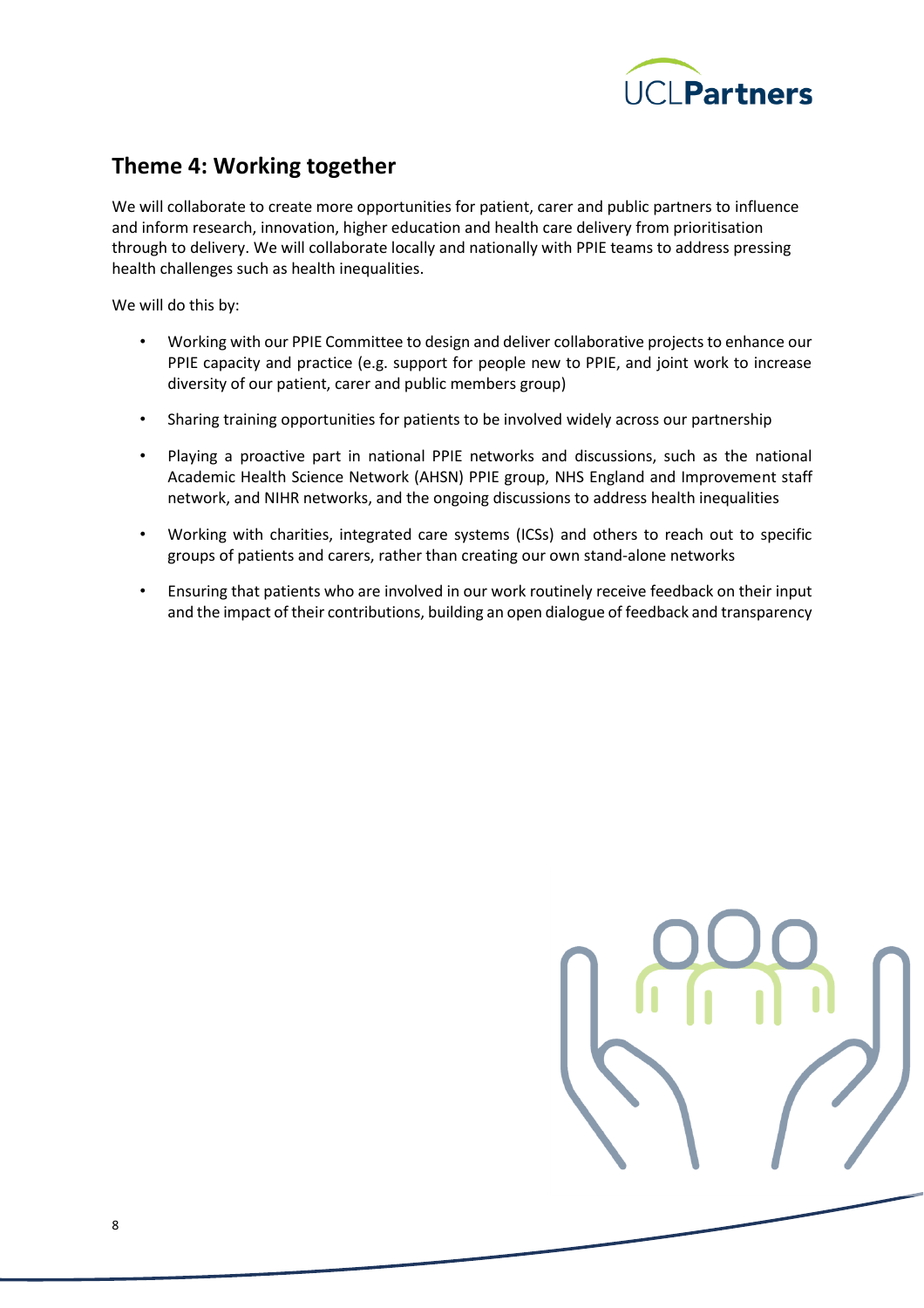

#### <span id="page-9-0"></span>**Theme 5: Communications**

We will ensure clarity and transparency of our communications with patients and increase the visibility of our patient and public involvement and engagement work, giving patient views and voices prominence in our internal and external communications.

- Setting and meeting targets for including more patient voices in our external communications (e.g. patient blogs, videos), ensuring that diverse voices have the opportunity to share their experiences and perspectives
- Publishing this strategy on our website and clearly articulating through our communications channels how patients feed into our strategy and different work programmes
- Working with PPIE and communication leads in partner organisations to create engaging impact stories about patient involvement and share widely
- Increasing the internal visibility of PPIE, e.g. sessions regularly at staff meetings, PPIE included in new staff induction, development of PPIE resources for internal communication channels
- Regularly reviewing with our patient panel the language we use in our communications to ensure inclusivity and accessibility
- Creating a plain-English introduction to who UCLPartners are, what PPIE is and how patients can get involved

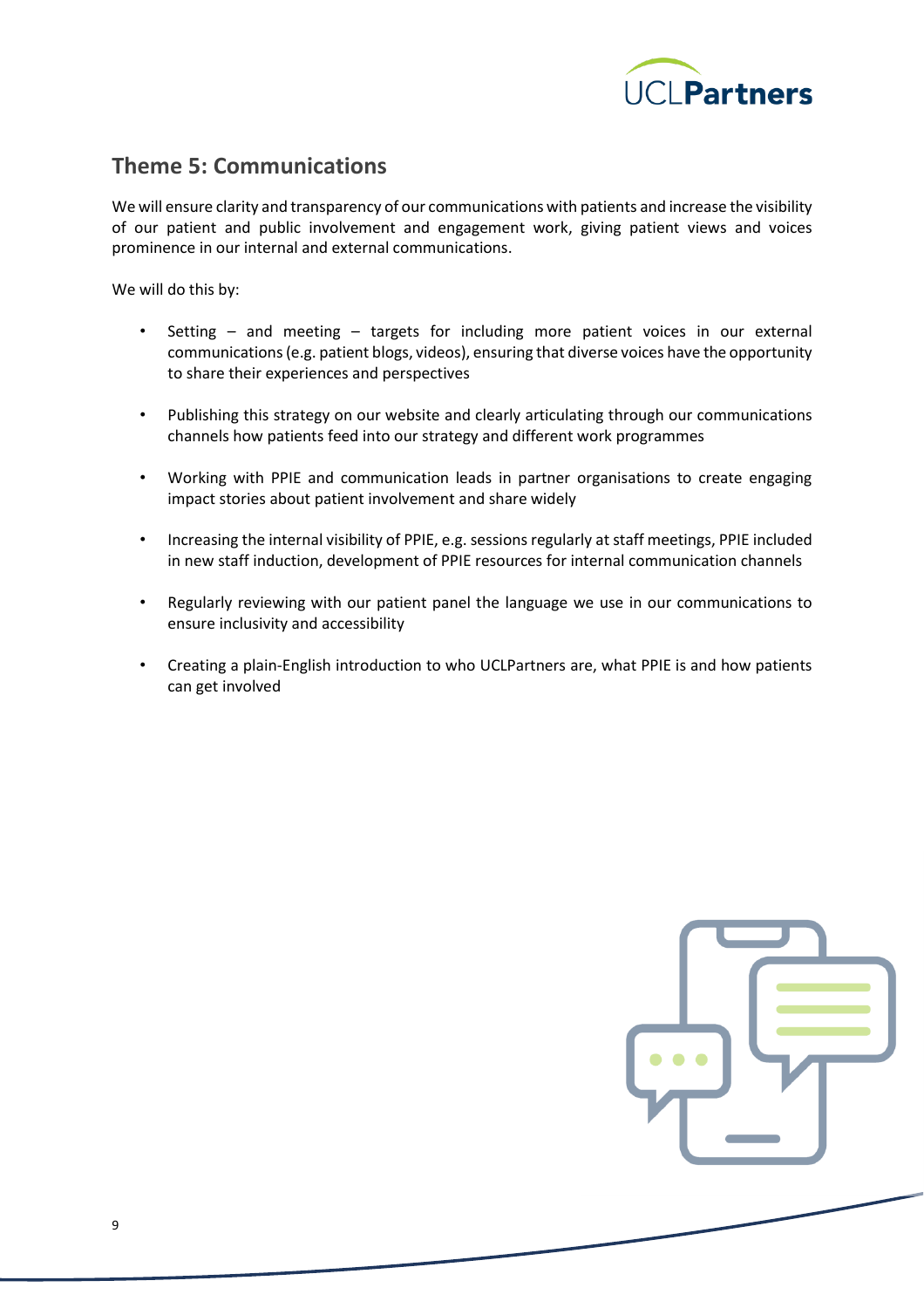

#### <span id="page-10-0"></span>**Theme 6: Impact**

We will capture and disseminate the results and impact of our patient involvement and engagement and embed learning for constant improvement.

- Ensuring all our PPIE activities have clear objectives and Key Performance Indicators (KPIs)
- Developing a repository of PPIE impact assessments and provide reports on this to the UCLPartners senior management team and Board
- Requiring programme and project leads to regularly report on PPIE activities carried out as part of their programmes and describe the changes that have happened as a result of these activities
- Developing a feedback mechanism for our staff, patients, carers and public members to comment on PPIE activity
- Sharing and celebrating examples of PPIE best practice in research, innovation and education from across our partnership
- Reviewing the impact of our PPIE work annually with our patients, carers and members of the public and our senior management team